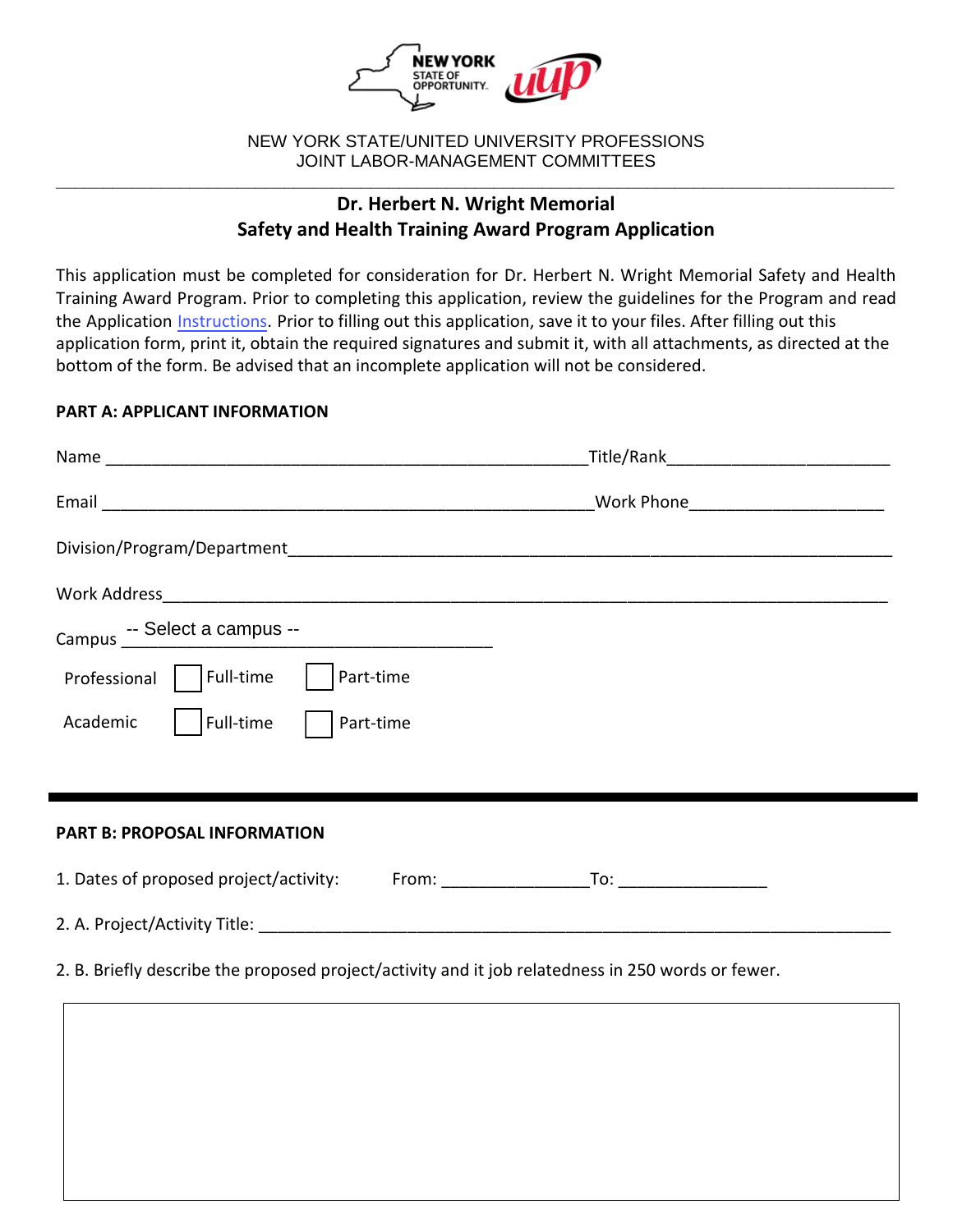## **PART C: BUDGET SUMMARY**

Complete only those sections that are applicable to your project or activity and specify the type of expenditure for each item. All expenditures must be itemized and justified.

A separate Budget Summary must be completed for each semester for which funding is being requested.

Semester Date: From: \_\_\_\_\_\_\_\_\_\_\_\_\_ To: \_\_\_\_\_\_\_\_\_\_\_\_\_\_\_

| <b>Expenditures</b>                                                     |  | <b>Amount Requested From</b>                                        |                       |         |             |
|-------------------------------------------------------------------------|--|---------------------------------------------------------------------|-----------------------|---------|-------------|
|                                                                         |  | Campus                                                              | Other                 | NYS/UUP |             |
|                                                                         |  |                                                                     | Contribution Sources* |         | <b>JLMC</b> |
| 1. Travel and Related Expenses. Include a separate entry for each trip. |  |                                                                     |                       |         |             |
| А.                                                                      |  |                                                                     |                       |         |             |
| Lodging: Amt./Day ___________No. of Days _________Total \$0.00          |  |                                                                     |                       |         | \$0.00      |
|                                                                         |  |                                                                     |                       |         |             |
|                                                                         |  |                                                                     |                       |         |             |
| Meals: Amt./Day ________________No. of Days __________ Total $$0.00$    |  |                                                                     |                       |         | \$0.00      |
|                                                                         |  |                                                                     |                       |         |             |
|                                                                         |  |                                                                     |                       |         |             |
|                                                                         |  |                                                                     |                       |         |             |
|                                                                         |  | Transportation Mode_____________________________ Amount____________ |                       |         | \$0.00      |
|                                                                         |  |                                                                     |                       |         |             |
|                                                                         |  |                                                                     |                       |         |             |
| <b>B.</b>                                                               |  |                                                                     |                       |         |             |
| Lodging: Amt./Day ____________No. of Days _________ Total $$0.00$       |  |                                                                     |                       |         | \$0.00      |
|                                                                         |  |                                                                     |                       |         |             |
|                                                                         |  |                                                                     |                       |         |             |
| Meals: Amt./Day _______________No. of Days _________ Total \$0.00       |  |                                                                     |                       |         | \$0.00      |
|                                                                         |  |                                                                     |                       |         |             |
|                                                                         |  |                                                                     |                       |         |             |
|                                                                         |  |                                                                     |                       |         |             |
|                                                                         |  | Transportation Mode______________________________ Amount___________ |                       |         | \$0.00      |
|                                                                         |  |                                                                     |                       |         |             |
| C.                                                                      |  |                                                                     |                       |         |             |
| Lodging: Amt./Day ____________No. of Days _________ Total \$0.00        |  |                                                                     |                       |         | \$0.00      |
|                                                                         |  |                                                                     |                       |         |             |
|                                                                         |  |                                                                     |                       |         |             |
|                                                                         |  |                                                                     |                       |         |             |
| Meals: Amt./Day _______________No. of Days _________Total \$0.00        |  |                                                                     |                       |         | \$0.00      |
|                                                                         |  |                                                                     |                       |         |             |
|                                                                         |  |                                                                     |                       |         |             |
|                                                                         |  |                                                                     |                       |         | \$0.00      |
|                                                                         |  |                                                                     |                       |         |             |
|                                                                         |  |                                                                     |                       |         |             |
|                                                                         |  |                                                                     |                       |         |             |
|                                                                         |  |                                                                     |                       |         |             |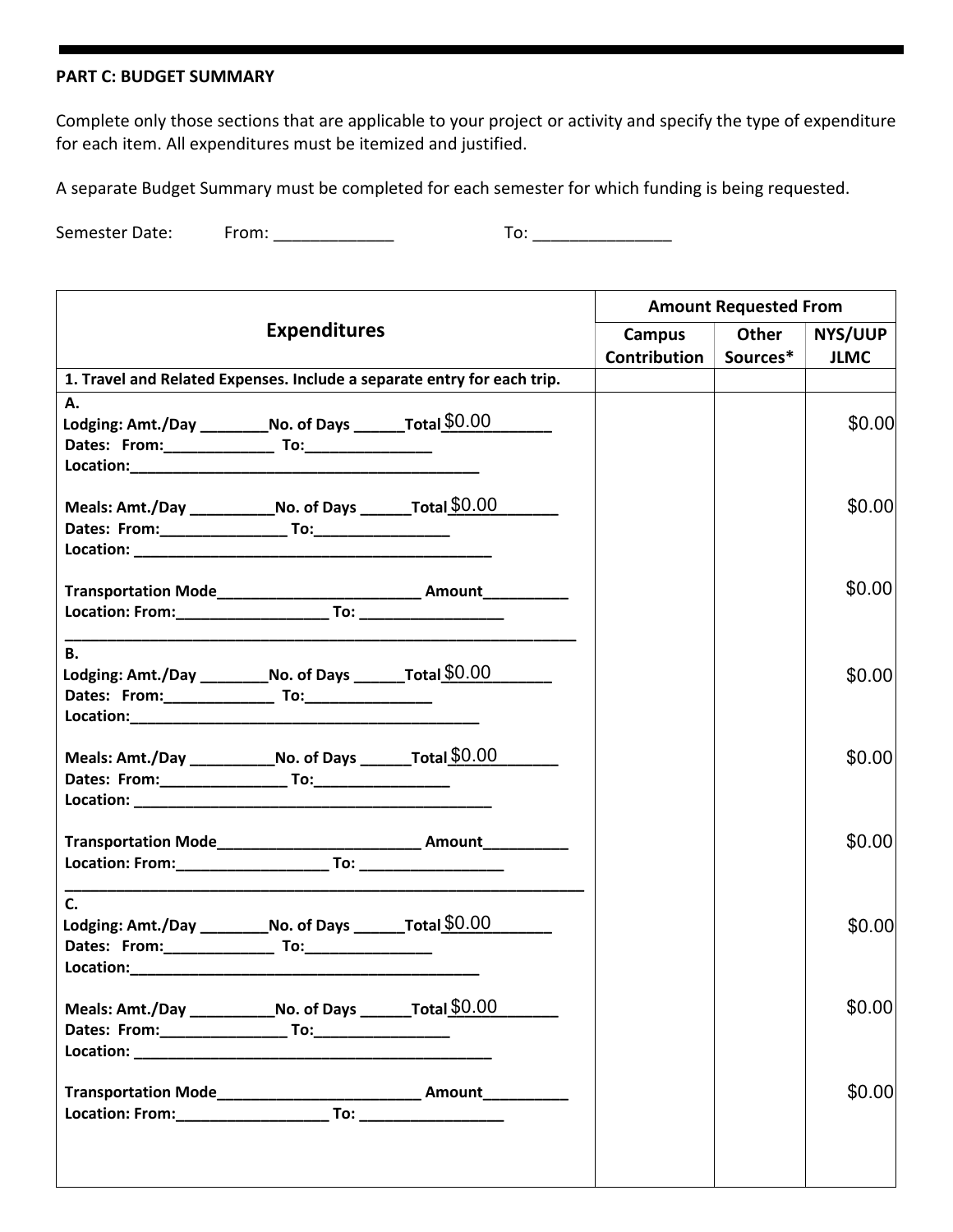|                                                                                  | <b>Amount Requested From</b> |          |             |
|----------------------------------------------------------------------------------|------------------------------|----------|-------------|
| <b>Expenditures</b>                                                              | Campus                       | Other    | NYS/UUP     |
|                                                                                  | Contribution                 | Sources* | <b>JLMC</b> |
| 2. Tuition (at SUNY rate). Specify                                               |                              |          |             |
|                                                                                  |                              |          |             |
| No. of Credits:___________________________ Amount:______________________________ |                              |          | \$0.00      |
| 3. Registration fees for conferences, seminars, or workshops. Specify.           |                              |          |             |
|                                                                                  |                              |          |             |
|                                                                                  |                              |          | \$0.00      |
| 4. Other Expenses: Describe and Specify **                                       |                              |          |             |
|                                                                                  |                              |          |             |
|                                                                                  |                              |          | \$0.00      |
| <b>TOTAL REQUESTED</b>                                                           | \$0.00                       | \$0.00   | \$0.00      |

Campus Contribution: 0.00%

\*Identify Other Sources:

 $\Box$ 

 $\sqrt{ }$ 

\*\*Justification for Other Expenses:

## **APPLICATION WILL NOT BE PROCESSED UNLESS THERE IS A MINIMUM 40% CAMPUS CONTRIBUTION**

#### **PART D: REQUIRED ATTACHMENTS**

All required attachments listed below must be submitted with the application.

A description or brochure of the proposed project or activity and its benefit to the campus.

Endorsed release time from the campus president or designee.

A letter from the campus president or designee indicating the campus's financial contribution of a minimum of 40% of the total project or activity expenses. NYS/UUP Joint Labor-Management Committees' funds that have been awarded to the campus should not be included as part of the campus's contribution.